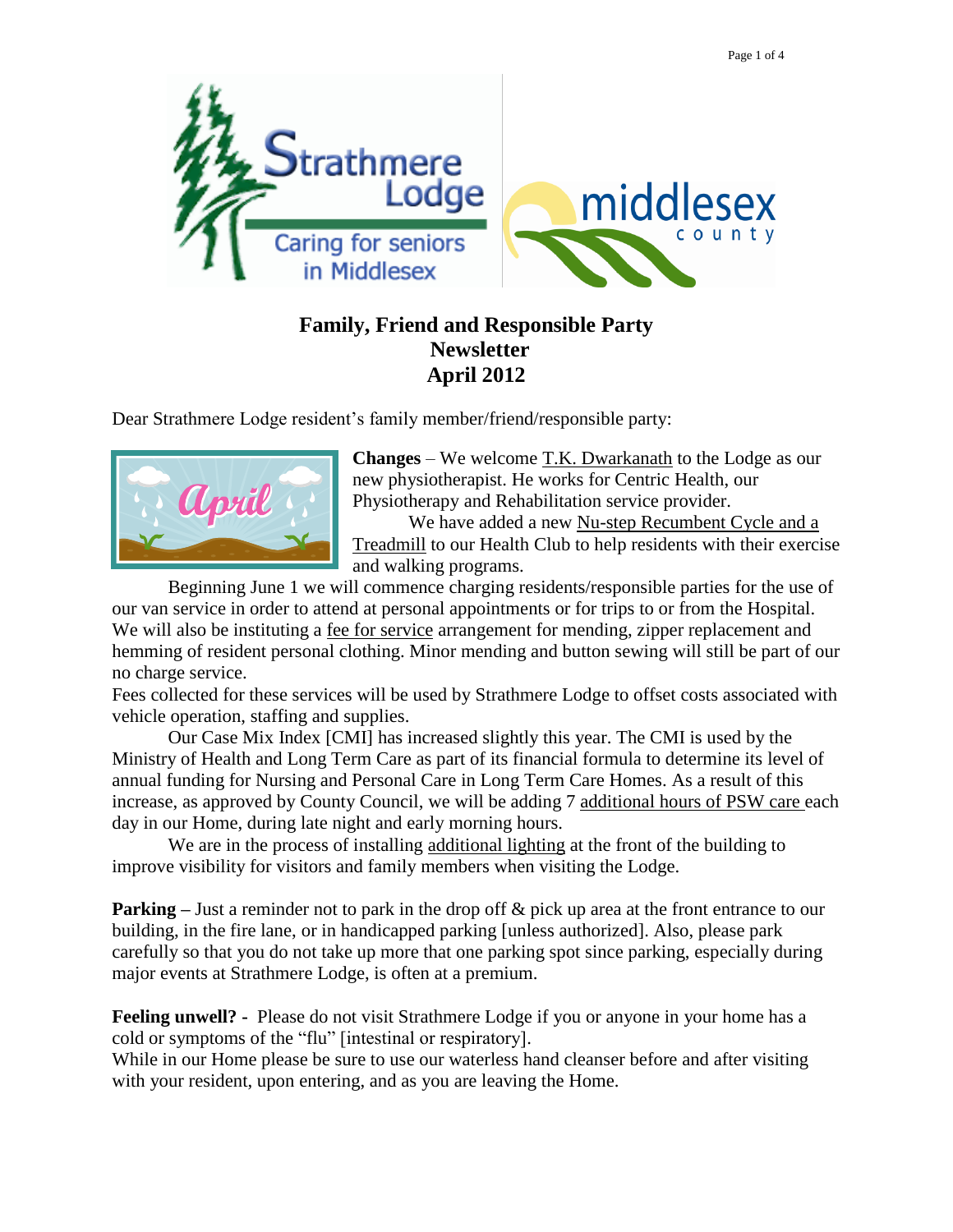Page 2 of 4

**Family & Friends Council-** This group of involved and caring friends and family members meets on a regular basis to share information and discuss common issues.

The Council usually meets once a month at 1:30 pm in the Conference Room.

For more information or to check on the times and dates of future meetings please contact Recreation Manager Marcy Welch at ext. 226.

**Monthly Caregiver Support Group** – for family members of Strathmere Lodge residents who are living with Alzheimer's or related dementias. A meeting is held on the  $4<sup>th</sup>$  Monday of each month [next meetings- April 23 and May 28] from 6:30 to 8:00 p.m. in our Conference room. If interested, contact Diane at VON ACSP [Alzheimer Community Support Program] (519) 245- 3170, or talk to our Recreation Manager, Marcy Welch at ext. 226.

**Outdoor Access -** In order to maintain resident safety and security, there is controlled access for first floor doors leading to our unsecure outside patios and Garden areas. To exit the building to these areas, you must enter the pass code to unlock the door using the pushbutton access box or have one of our employees open the door for you using a swipe card.

The code for these exit doors is the same as for the front door: **0101234.**

When weather permits, doors to the Bear Creek secure garden and to upstairs balconies are unlocked for uncontrolled access.

**Websites**- If interested in reviewing the 2012 County of Middlesex budget recently approved by County Council [including Strathmere Lodge] visit:

[http://www.middlesex.ca/departments/treasury.](http://www.middlesex.ca/departments/treasury)

You can also review minutes and agendas of County Council meetings by going to: [http://www.middlesex.ca/local-government/meeting-dates-and-agendas.](http://www.middlesex.ca/local-government/meeting-dates-and-agendas)



**Big Bike** - Strathmere Lodge will be participating in the Heart and Stroke BIG BIKE CHALLENGE on Tues, May  $15<sup>th</sup>$  at  $3:30$ pm.

We will be leaving from the Strathroy Seniors Centre. Spaces on the bike are still available...any interested family members, friends or volunteers can contact Marcy Welch at ext. 226 or [mwelch@middlesex.ca](mailto:mwelch@middlesex.ca) for more information.

We would love to have you on our team.

*Marcy Welch, Manager of Recreation and Physiotherapy*

**Soap** – Please do not bring in bars of "Irish Spring" or similar strong drying soap for our residents. These types of soaps are not good for sensitive, aging skin and often cause rashes. Please always consult with nursing staff when considering purchasing personal hygiene products, including soaps, for our residents.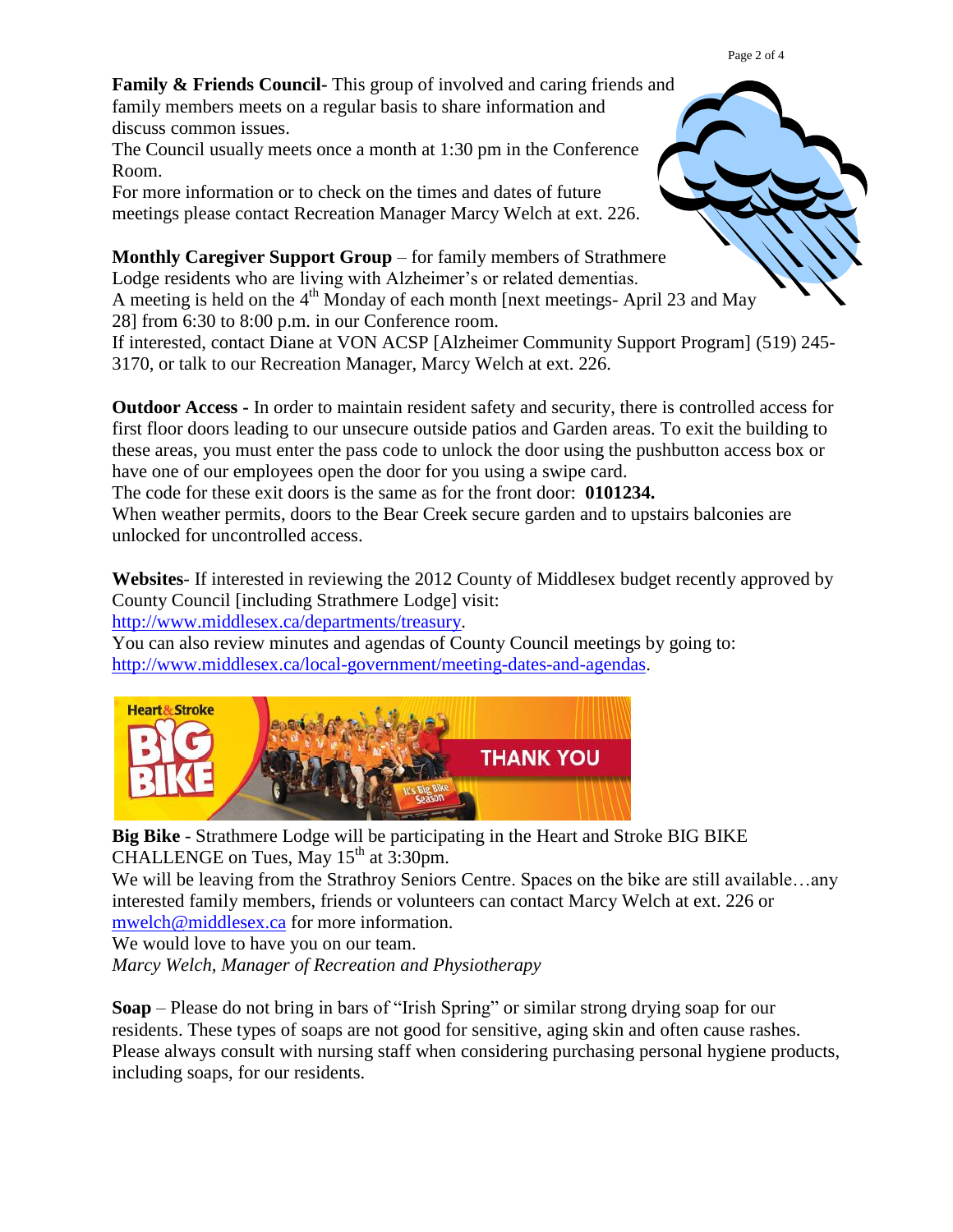**New public reporting data available -** Recently, Health Quality Ontario (HQO) began posting statistics regarding specific indicators of quality of care in Long Term Care on its website [http://www.hqontario.ca/en/reporting/longtermcare.](http://www.hqontario.ca/en/reporting/longtermcare)

These indicators include: 1) Falls, 2) Incontinence, 3) Pressure Ulcers, and 4) the Use of Restraints. If you have any questions about the HQO statistics related to Strathmere Lodge, please feel free to contact me.

*Chris Saxby, Director of Resident Care.*

## **Growing Together – People and Plants**

The People – Plant Connection

Have you ever thought about the roles of plants and nature in your day to day life? Most people give very little thought to the subject as they stroll through each day, taking for granted the daily influences of plants and nature for pleasure, food, recreation, relaxation, social activity, personal reflection and so much more.

In actual fact plants and nature nourish our body, mind and spirit – not just occasionally but every day and in many ways.

Come together and **Grow Together** as we discover the many ways plants are a part of everyone's life

- *Discover* the role of plants and nature in your life
- *Share* your ideas, thoughts, experiences, skills
- Learn new skills, information, hobbies, and more
- *Create* using all things from nature
- *Nurture* your body, mind and spirit
- **•** *Engage* with others socially and creatively
- *Grow* plants, friendships and yourselves



## FOOD FOR THOUGHT

What is the role of plants and nature in your life – today and in the past? Consider all the roles plants play in day to day life. To get started think about:

- Foods you eat
- Things you enjoy outdoors (or have enjoyed in the past)
- The role of parks, walking paths, green spaces, gardens for pleasure and relaxation; physical activity; social activities
- The role of outdoor play for very young children and the types of 'nature play' they enjoy
- How you feel when you sit (or walk) and relax in a garden, backyard, park or other green space
- The role of nurturing plants in your life whether it is one houseplant or a whole garden.
- The role of plants and nature in celebrations and special events such as birthdays, weddings, parties, Christmas, Valentine's, Easter, etc.

## *Life is a journey –*

*We can't travel it without plants.* 

*They feed our body, renew our spirit, calm our stress, stimulate our senses and enrich our days!* 

*Let's grow together and discover new things. Mary Laskey, Horticultural Therapist*